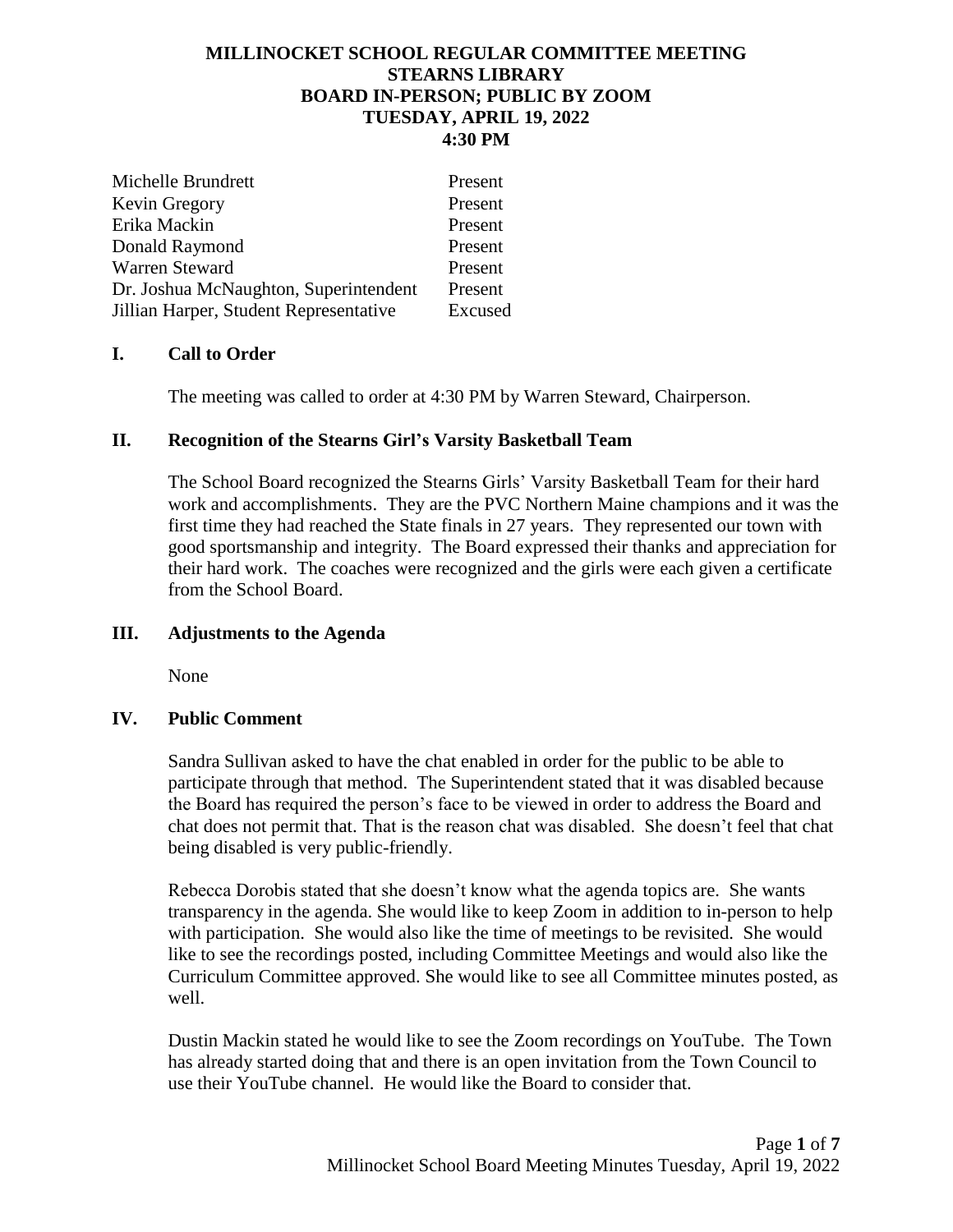Stephanie Jamieson stated she would like to see the recordings on YouTube, too. It eliminates a barrier for the public being able to participate. And would also like to see the Curriculum Committee put in place. She also reiterated that we are the only School Board in the area meeting at 4:30 and she would like to have that revisited. She had emailed the School Board and only received responses from 2 members.

Susan D'Alessandro wanted to echo all the comments and be counted as in full agreement to what has been said.

Alice Hartley stated she has been attending School Board Meetings for around 20 years. She has seen the time changed many times over the years. She did not seen the attendance increase when the time was at 6:00 PM. She agreed with the comment made at a previous meeting that if there is something you want to speak about, you make an effort to be there. It is only 2 times a month, not a nightly occurrence.

Stephanie Jamieson stated she believes times have changed and there is more of a need to have the meeting times changed. She is hearing from others that they would like to come to the meetings and can't come. She missed an opportunity for public comment at the last meeting and the time change would have made a difference.

Dustin Mackin stated he thinks people are misconstruing the idea. It isn't about if people are actually showing up to every meeting. We are hearing people say it is an inconvenient time for the majority. We should hold them at an open and transparent time for everyone.

Susan D'Alessandro stated she thinks it is hard to figure out what is going on. The agendas are very limited and the public has no history. It is hard to participate without knowing what is going on.

# **V. Approval of Minutes**

**Motion**: To approve the minutes of the School Board Meeting April 5 and April 8, 2022, barring any errors or omissions.

**Motioned by: Donald Raymond Seconded by: Kevin Gregory** 

# **Board Discussion:**

The vote for item XV on April 5, 2022, should be changed to 3 yes, 0 no and 2 Abs. That will be corrected.

Erika Mackin stated at the Budget Workshop she asked regarding the ideas presented, the Home Ec Teacher, Industrial Arts Teacher and AP/AD, if they were the only ideas presented and could other ideas be discussed with the carryover in the budget. She would like that listed in the minutes. That comment will be added to the April 8, 2022, minutes.

**Voted:** 5 - Yes 0 - No 0 - Abs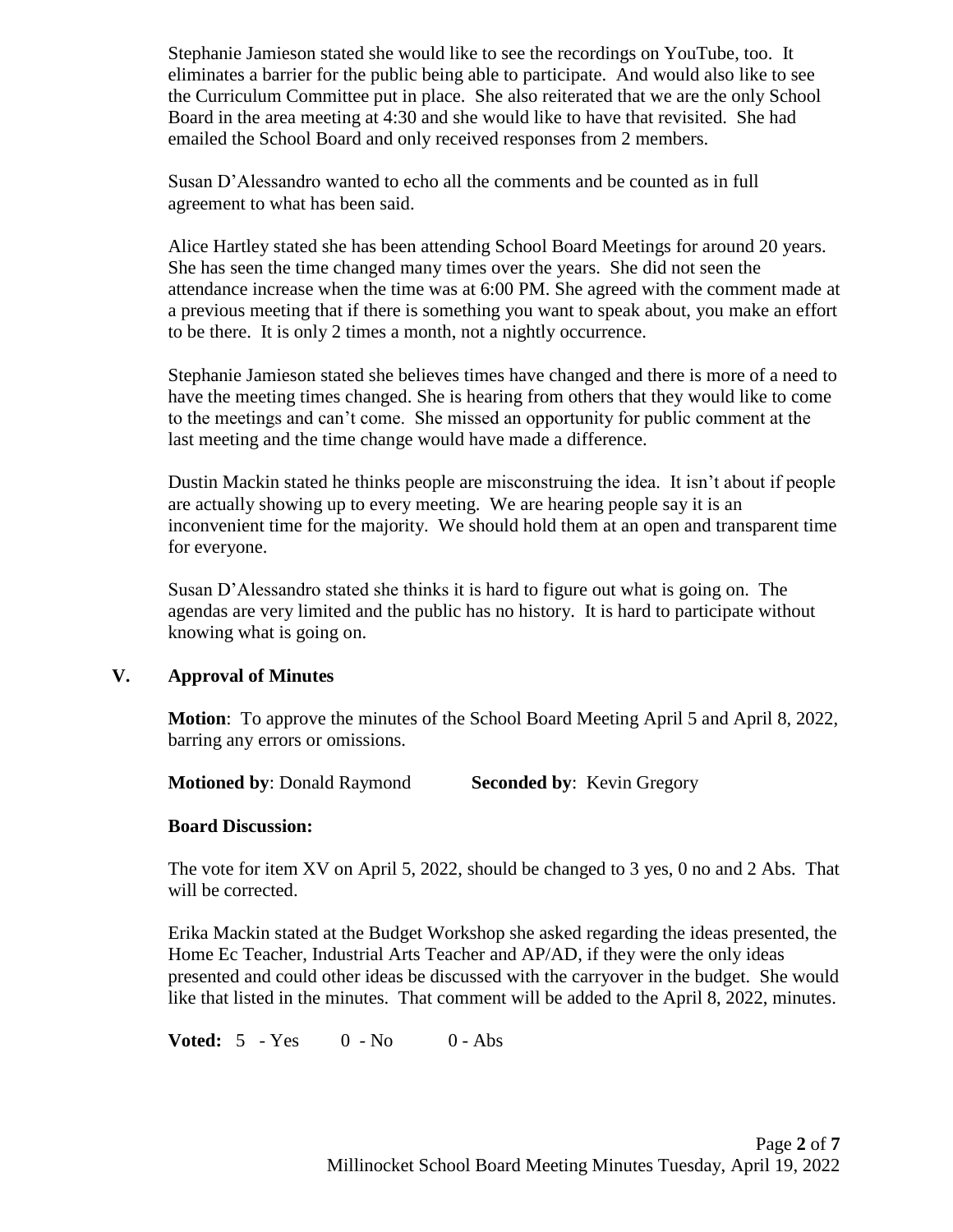# **VI. Payroll Warrant**

**Motion:** It was moved to direct the Superintendent of Schools to authorize payment by the Town Treasurer to each party listed herein, the sum set against each name contained in School Payroll Warrant #22-22 in the amount of \$158,213.38 on April 21, 2022 and MainePERS #22-10 in the amount of \$37,353.66 on April 11, 2022.

| <b>Motioned by: Kevin Gregory</b> | <b>Seconded by: Michelle Brundrett</b> |
|-----------------------------------|----------------------------------------|
|                                   |                                        |

### **Board Discussion:**

None

**Voted:** 5 - Yes 0 - No 0 - Abs

# **VII. Payable Warrant**

**Motion:** It was moved to direct the Superintendent of Schools to authorize payment by the Town Treasurer to each party listed herein, the sum set against each name contained in School Payable Warrant #22-31 in the amount of \$32,927.36, #22-32 in the amount of \$100,901.01 and SHS#21 in the amount of \$10,000.00 on April 21, 2022.

**Motioned by**: Donald Raymond **Seconded by**: Michelle Brundrett

#### **Board Discussion:**

None

**Voted:** 5 - Yes 0 - No 0 - Abs

# **VIII. To see if the Board will change May 13, 2022, to an early release.**

\*Note: Prom is on Saturday, May 14, 2022. Traditionally the day before has been an early release to allow the students time to decorate, but the calendar was approved without that designation.

**Motion:** To approve May 13, 2022 as a PreK-12 early release day.

**Motioned by: Kevin Gregory Seconded by: Donald Raymond** 

#### **Board Discussion:**

Region III students would attend Region as scheduled.

**Voted:** 5 - Yes 0 - No 0 - Abs

#### **IX. Discussion regarding in-person vs virtual School Board meetings**

Kevin Gregory stated we are trying to get back to normal, so he would like in-person. He also wouldn't mind virtual as well for the public. We should meet in the library if we anticipate a large crowd, because the conference room is too small.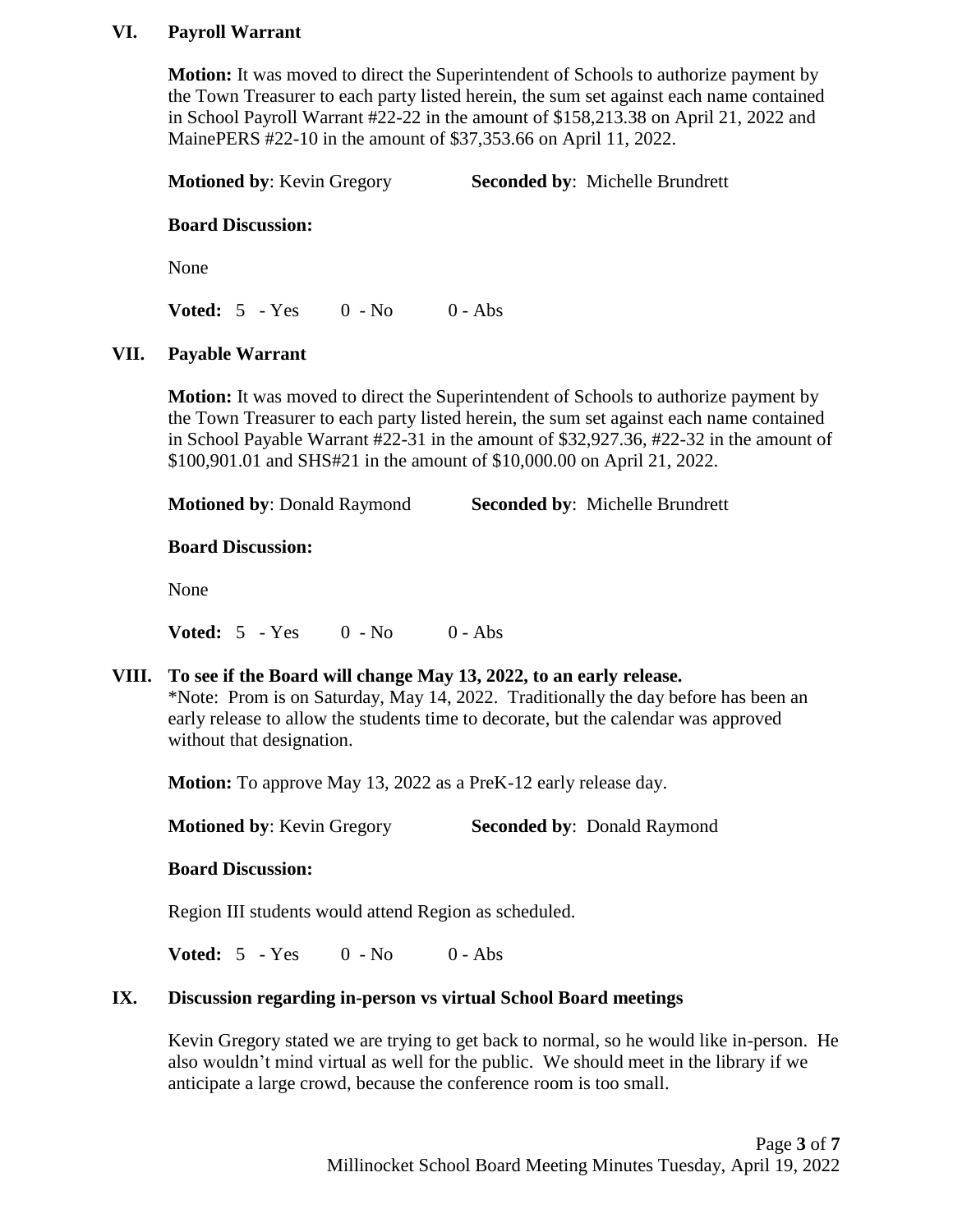Erika Mackin agreed we should move forward and get back to normal with in-person. She would also like to see Zoom continued for the public to participate.

Donald Raymond and Michelle Brundrett also agreed with both options.

# **X. Discussion regarding adding School Board meeting Zoom recordings to YouTube**

Michelle Brundrett stated that if the Town will allow us to use their YouTube channel, then we should do it.

Erika Mackin stated the offer was made by the Town Manager so all the town meetings are in one place and available through the Town website. She thinks it is an awesome idea and it is done by many schools across the State. It is a great option for the  $21<sup>st</sup>$ century.

Kevin Gregory asked what the cost would be. Also, we would need to be certain that executive sessions would not be recorded.

Warren Steward stated that the only complaint he has heard was that YouTube is worldwide vs KAT-TV, which is local.

Erika Mackin stated that our newspapers are world-wide, too.

The Superintendent stated that our school union was concerned about their classes being recorded and how it would be used. There may be some concern regarding this. Erika Mackin stated classrooms are not public and asked what is being discussed at a Board meeting that can't be heard by the public. The Superintendent stated it is about a comfort level knowing it will be on YouTube.

Erika Mackin asked to go back to IX and make a motion.

**Motion:** To move School Board Meetings to in-person with Zoom as an option for public participation.

**Motion by:** Erika Mackin **Seconded by:** Michelle Brundrett

# **Board Discussion:**

None

**Voted:**  $4 - Yes$  1 – No (Warren Steward) 0 - Abs

**Motion:** To add School Board and Committee Meetings that are Zoom recorded to the Town of Millinocket's YouTube channel.

**Motion by:** Erika Mackin Seconded by: Michelle Brundrett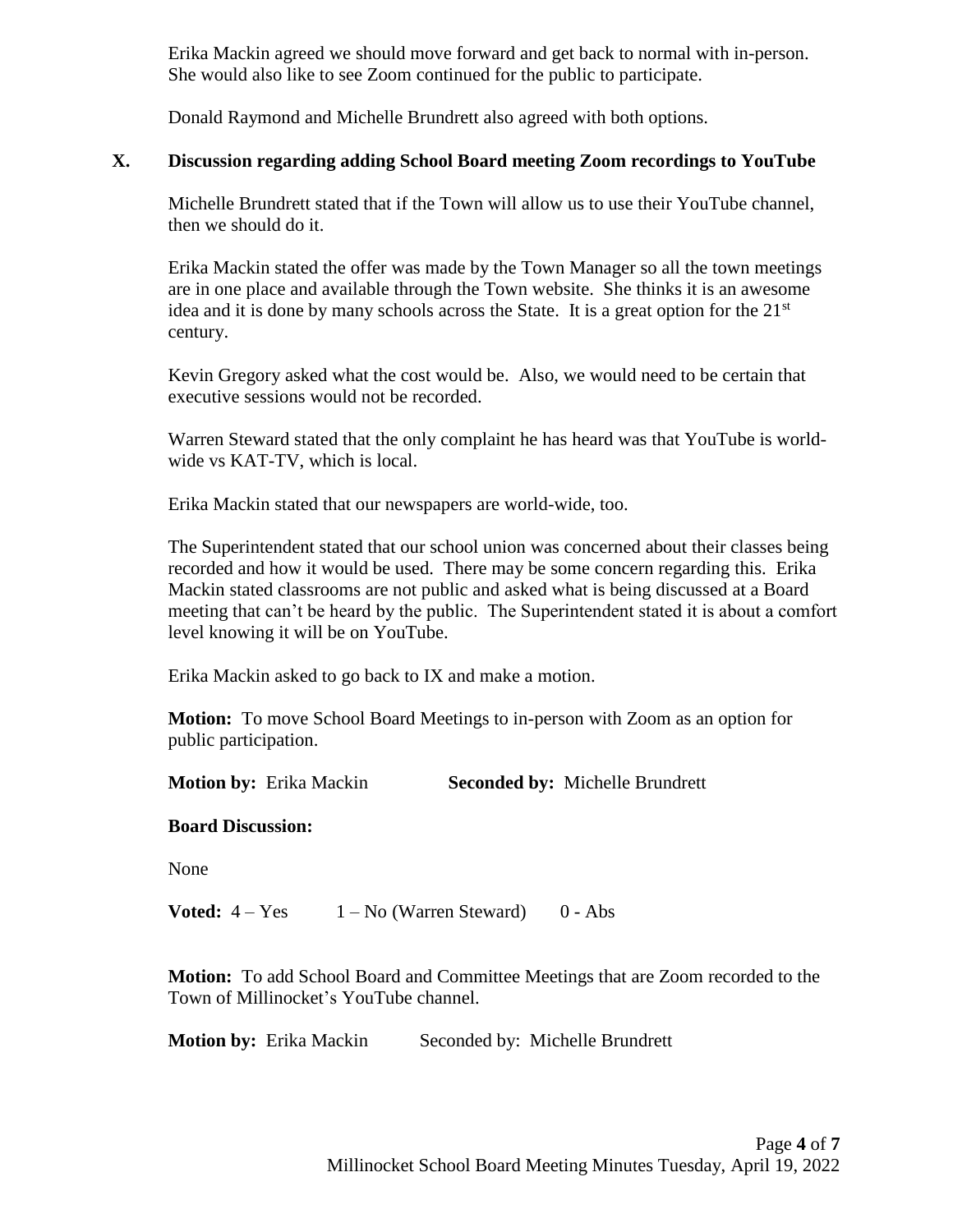# **Board Discussion**:

Kevin Gregory asked if we need to notify people that they will be on video and do we need a release? The Superintendent stated we will need to have release forms if students are attending. Parents/Guardians complete forms annually for students. For the public, there is an expectation that it may be posted elsewhere if the Board decides to have the meetings posted on YouTube.

Dustin Mackin stated we are overlooking the fact that it isn't anything different than with Zoom. Anyone could request the Zoom recording and post it to YouTube as a public meeting.

Stephanie Jamieson stated to her knowledge there is no cost to YouTube.

**Voted:**  $4 - Yes$   $1 - No$  (Warren Steward)  $0 - Abs$ 

# **XI. Discussion regarding adding a Curriculum Committee to the Board Committees**

Erika Mackin stated there is language in the Policy Book which allows the Board to research, evaluate, and approve curriculum. We don't have a committee that evaluates curriculum and she thinks there should be one so the Board can start having those discussion with staff.

Kevin Gregory stated we hire staff such as the Superintendent and Principal to select curriculum. As a Board member, he believes it is for the Board to approve curriculum, not to select it. It is based on the scores of our students and if curriculum should be changed, it comes from the Superintendent and Principals.

Erika Mackin stated it is in our Policy Book and it is done across the state and the country. The Board as a team with staff and administration should work together to make sure our students get the most up-to-date curriculum.

Donald Raymond stated, as a former teacher, he picked his own curriculum and the Board supplied and approved the curriculum. He would have been concerned if someone who didn't know his curriculum would have tried to change it. If the Board would like to research it, then they have the right to do that by policy. The Board did not select his curriculum.

Erika Mackin stated it is a part of what the Board does and being aware of the needs of the staff, especially during Budget Workshops, would be helpful to decide what to do with the funds. If we don't meet and talk about it, how can we help?

Kevin Gregory stated we are getting too much into micro-managing. We are here to make sure the policies are being followed. It seems we are starting to nitpick at everything that is done at these schools. We have our say when the curriculum comes before us. This is micro-managing.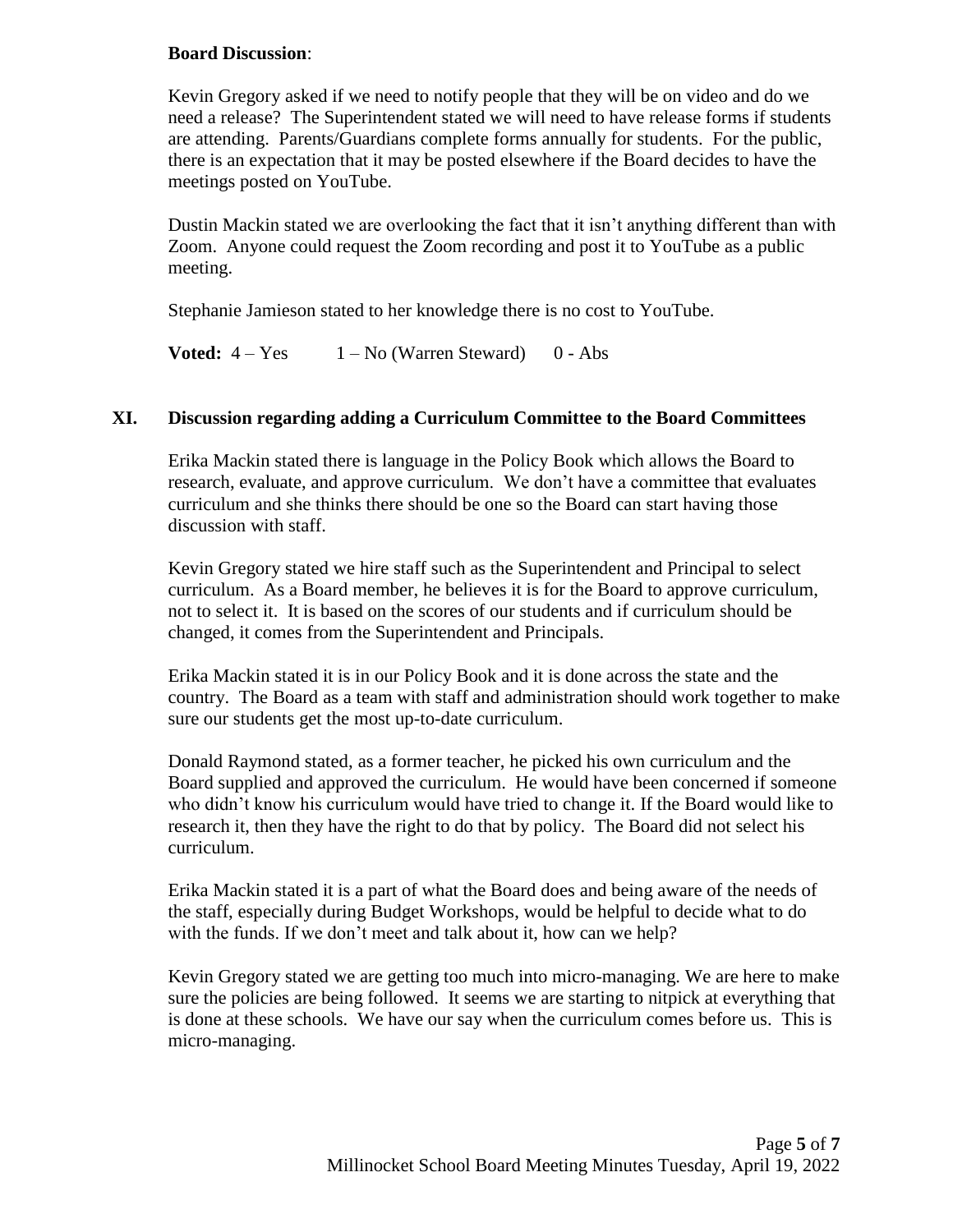Michelle Brundrett asked for clarification. We have the Building and Grounds Committee and Technology Committee. Would the Curriculum Committee also come before the School Board with recommendations?

The Superintendent stated that administration and educators make curriculum decisions based on testing and assessments. Those are the driving factors with staff, such as with iReady and other pieces. It is done at the ground level. We then bring it before the School Board to adopt curriculum.

Erika Mackin stated that if the Board doesn't know all the "grunt work" and evaluations that go into those decision, how can a decision be made? We are making a curriculum selection based on an agenda item; it is a blind decision.

Donald Raymond stated the "grunt work" is done at the teacher and administrative level.

Warren Steward shared his history with former Superintendents. Before any new curriculum was purchased, it was presented to the Board with updates regarding the curriculum. It wasn't a blind vote. We knew about the curriculum they were trying before purchase. We knew from staff and administration what was happening.

Erika Mackin said she wanted to go on record that she thinks the Curriculum Committee is needed and if we want to have forward momentum for our school district, this is what we should do.

Rebecca Dorobis stated it would be comforting not to just have the curriculum brought to the Board. The public could look at Committee minutes to know what is being considered.

No motion was made.

The Board called a recess while the presentation was being set up.

# **XII. MSBA Presentation for School Board Member Training**

Steven Bailey, Executive Director from the Maine School Board Association, made a presentation to the School Board. The purpose of the presentation was to review Maine School Board Statues, develop the Board as a team, enhance Board member learning and establish a strong collective understanding of roles and responsibilities.

# **XIII. To see if the Board will enter into Executive Session 1 MRSA § 405(6)(D) labor contract negotiations**

**Motion:** To enter into executive session pursuant to 1 MRSA § 405(6)(D) labor contract negotiations

**Motioned by: Kevin Gregory Seconded by: Donald Raymond** 

# **Board Discussion:**

None